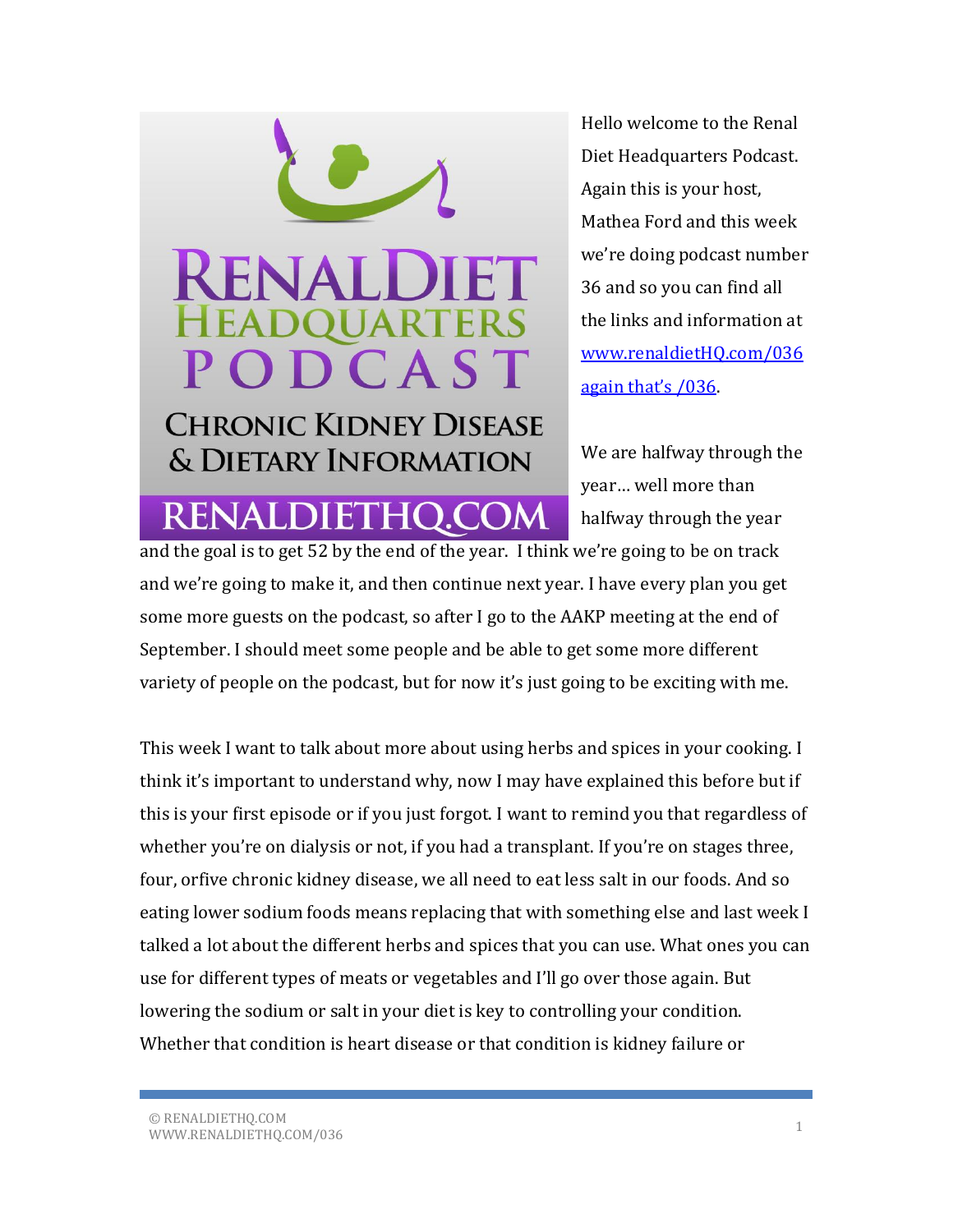diabetes. All of them can be helped by lowering the sodium in your diet. And it is the one constant thing that affects you a lot.

Now in diabetes you have carbohydrates that affect you and in heart disease you have other things that affect you. And you could improve with exercise; you can improve with your diet. So a lot of things do help you to improve, but one of those very important ones is removing the saltshaker.

I want to talk about three different steps that you can use to improve your diet by decreasing your intake of sodium or salt as it's called, I'll refer to it probably sodium a lot but, it's called salt. It's in your saltshaker; it goes on your food. And there is three steps that you can use and then at the end I want to kind of go back over some of the herbs and spices that I've talked about before and what ones can go well with your other foods.

So number one, reading the label. I've talked about reading labels before and knowing your amounts in your serving sizes, but don't assume it's just one serving because it's one box. Most of the time we know how many servings are in a container but the FDA and the USDA is working to improve the way labels are read, but I don't know how many people know that a 20 ounce bottle of soda is actually 2  $\frac{1}{2}$  servings. Now that's a lot of sugar in one serving and if you drink the whole thing like I've drink a whole 20 ounce bottle of Diet Coke when I get one. It's more than one serving. And yet we may or may not realize that how much sodium is in there, if you read across on the label where it says sodium it'll say number milligrams and it'll say a percentage of your daily value. Your goal is to get about 2000 mg of sodium or less per day.

Now 2000 mg is going to taste very bland for you for a while and I'm am going to talk about that in a minute. But cause right now you are probable if you are not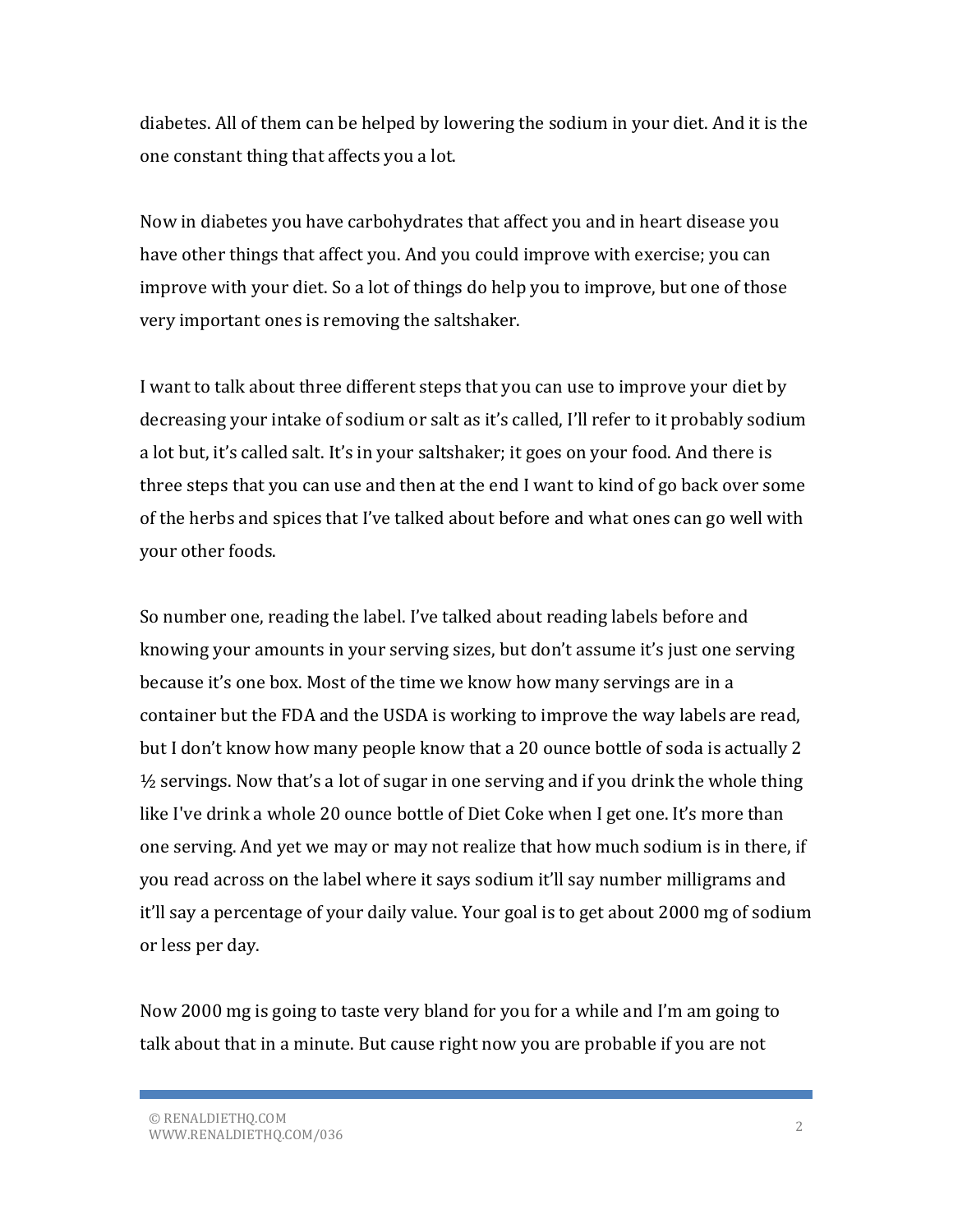managing and you're adding salt at the table you may be eating up to 6000 to 7000 mg.

And if you're kind of managing but you're not really focused on it, you're probably eating around 4000 to three to four thousand and so coming down to 2000 mg where you take out a lot of the sodium from foods or you make an exerted effort to reduce it, is going to really affect the flavor of foods, not that that's bad. Okay that was number one, reading your labels. So look at your labels turn those foods around they have a very pretty front side, turn it around and look at the backside, the nutrition facts labels.

You're also going to look at the ingredient list because you want to… if you're trying to pay attention to phosphorus and potassium, you need to look at the ingredients to see if there's potassium, phosphate or phosphor, phosphor anything like that. But for the most part you're going to look for salt in the nutrition facts label.

Number two; do not add salt during cooking. In my opinion, I learned a long time ago that we used to add salt and we would cook, like corn or whatever, add salt to the water to boil pasta. That doesn't help enough to make up for the little bit of salt that you added, you may think it's a little bit of salt but it adds up over the day, and it doesn't add any value to your food, because you're not actually able to distinguish the difference if you added salt to the water or not. But yet you added salt to your foods. So if the product needs some salt. Sometimes products needs salt to make the chemical reaction work, so a lot of times maybe bread needs a little bit of salt in it just to make that reaction work. I can't think off the top of my head what recipes can I have some mandatory, but a lot of times if you're baking something or cooking something there's a chemical reaction that needs to happen and sometimes salt is part of that, your food needs the salt to cause it to convert into the baked cake or whatever. Add what is needed but if you have the ability to test, what you might do and what you should do is reduce that amount by half, and see if it still works.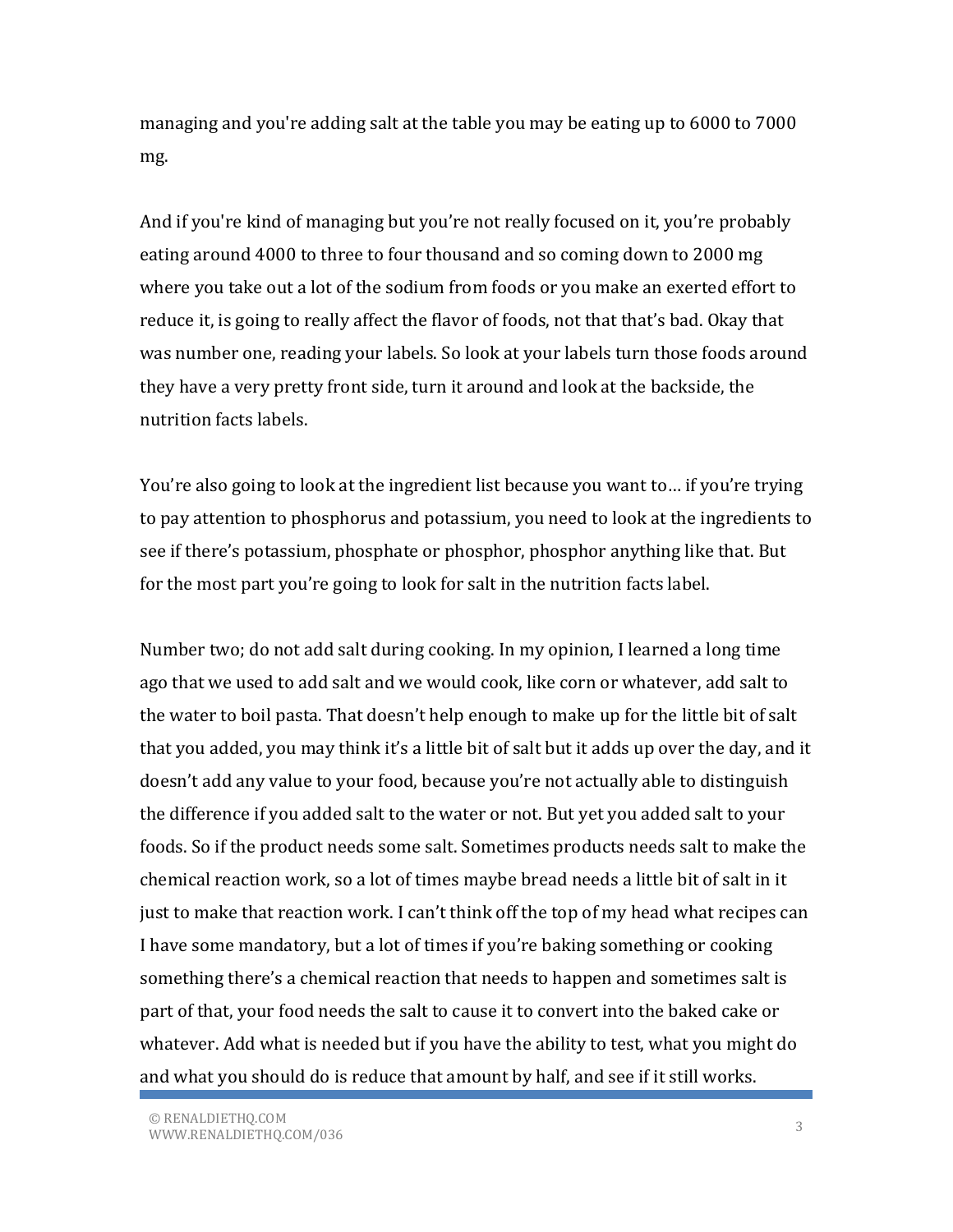So if you have something like a casserole. A casserole does not need to have added salt to make some chemical reaction happen; it's more when you're doing like a baked good or something. But a lot of times we don't even realize the baking soda and the baking powder already have some salt in them. So don't randomly add salt to things prior to tasting them. First of all you should taste things at the table, you are not going to add salt at the table anyway. And then pay attention to how much salt is in the recipe, if you can look it up and see if it's required in that recipe maybe you can find another recipe that doesn't have salt it. But if it seems like the salt is needed for the food to turn out right then try to reduce that amount by third, by a half and see if it still turns out okay. That is one of the best ways to reduce the salt. I will tell you though that there are some recipes that do need a little bit of salt. Not very many.

Okay number three; understand how to flavor and that it will take some time for the way food taste to change.

This is what I was talking about a little bit before. Understand that your taste buds are accustomed to the way that the amount of salt that you eat now taste. A lot of time when I put food on the table and I haven't salted it during cooking and I put it on the table for my kids, they'll grab the saltshaker. And I'll say no you have to taste it first. And that's something that we all need to learn because we did get use to that just growing up. And some food do need a little bit of salt to me I don't have kidney disease they do need a little bit of salt. I'm working on reducing the amount of salt that we eat in our family too because, overall it's like I said healthier, but knowing that your taste buds need to change is something that you just got have to work through and adding these other flavors is going to be very helpful.

So adding some lemon, or lime to your fish or to your rice instead of salt. You have rice or pasta, one of my favorite things to add is a little bit of lemon or lime and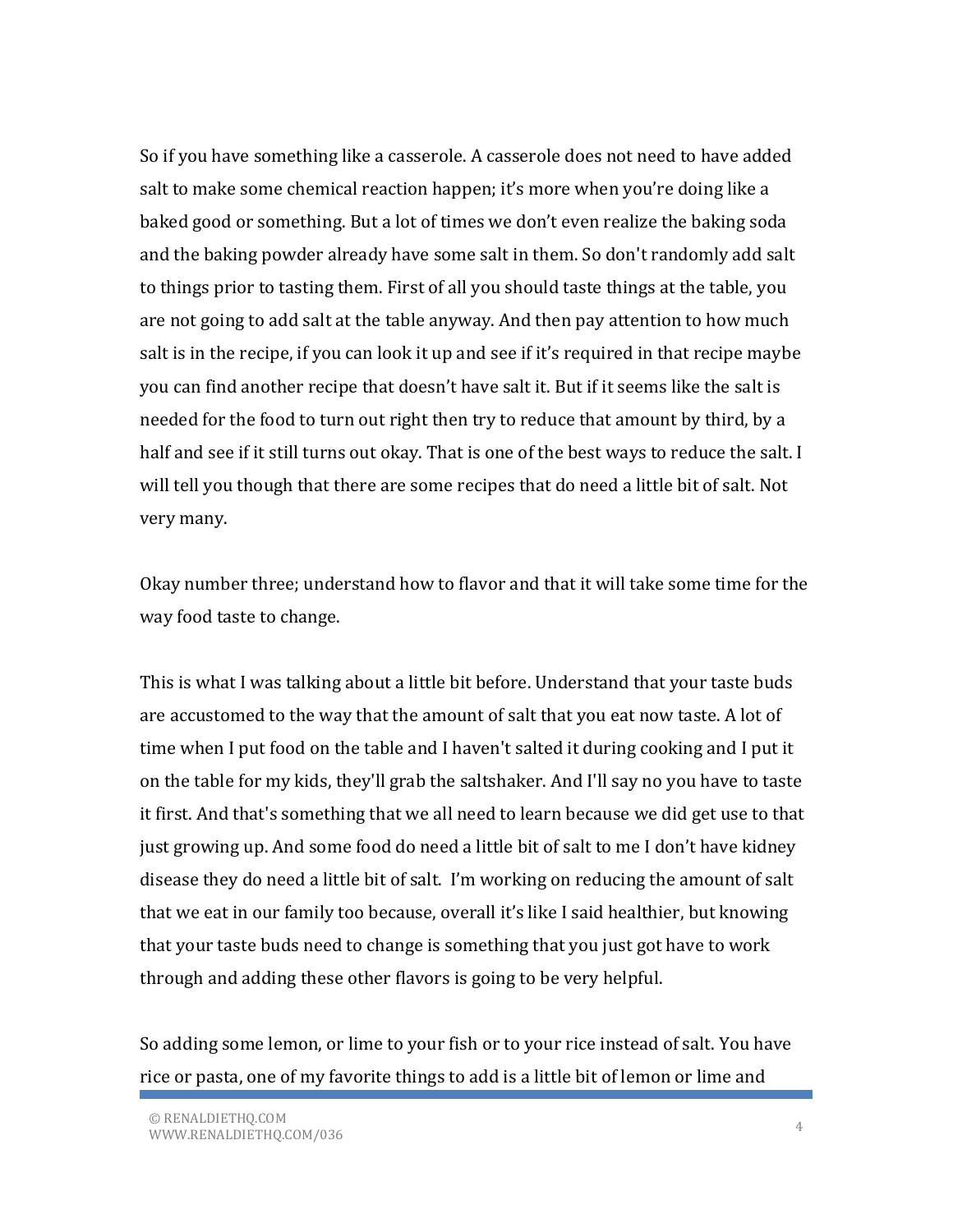maybe a little bit of butter instead of a salt flavoring, that lemon or lime will give you that little bit of zest on your tongue. And it and it won't be salty. But your body will be satisfied with that flavor.

Some of the flavors that I talked about last week that can help kick it up a notch and make things taste a little better without adding salt are things like basil and Bay leaf is a very strong flavoring. And a lot of people use it in like spaghetti sauce or some of the pork and beef but mostly like vegetables and a lot of times people will put them in a like a cheese cloth or small bags that can just be removed. You don't want it kind of to remain a lot of times people put it in something and take it out at the end of the cooking process. You can use some caraway. Cardamom is like a cinnamon and cinnamon is a very good flavor too for some baked goods.

Curry, I love curry and I don't know a lot of people who do love curry, but it's a very strong taste. It is used a lot in Indian and Thai food. I absolutely love curry chicken and flavoring, they had it up a Pei Wei for a long time, there is a curry beef, it was just delicious and then they took off their menu. Someone have to find a replacement recipe for that for me and make it at home. But those are some ideas. But I love curry, but it's a very strong it does take… You either like or don't.

Ginger can be added to foods, ginger flavoring is very mild and it also can be very settling for your stomach. When I was pregnant I had nausea, I would eat these little like shaved flakes of ginger, I would just eat one and it would immediately calm my stomach. So if it does work for you and you find yourself kind of with that not wanting to eat too much or feeling a little nauseous just all the medicine you take or whatever, you may see about getting a little bit of ginger added your foods or put it in your recipes. I found that Ginger at the Asian market and it was like a shredded ginger or sliced thin ginger it had little bit of flavor, I don't know if it's pickled if may have a lot of sodium in it. So just pay attention. But you can use ginger seasoning is not going to have a… salt in it.